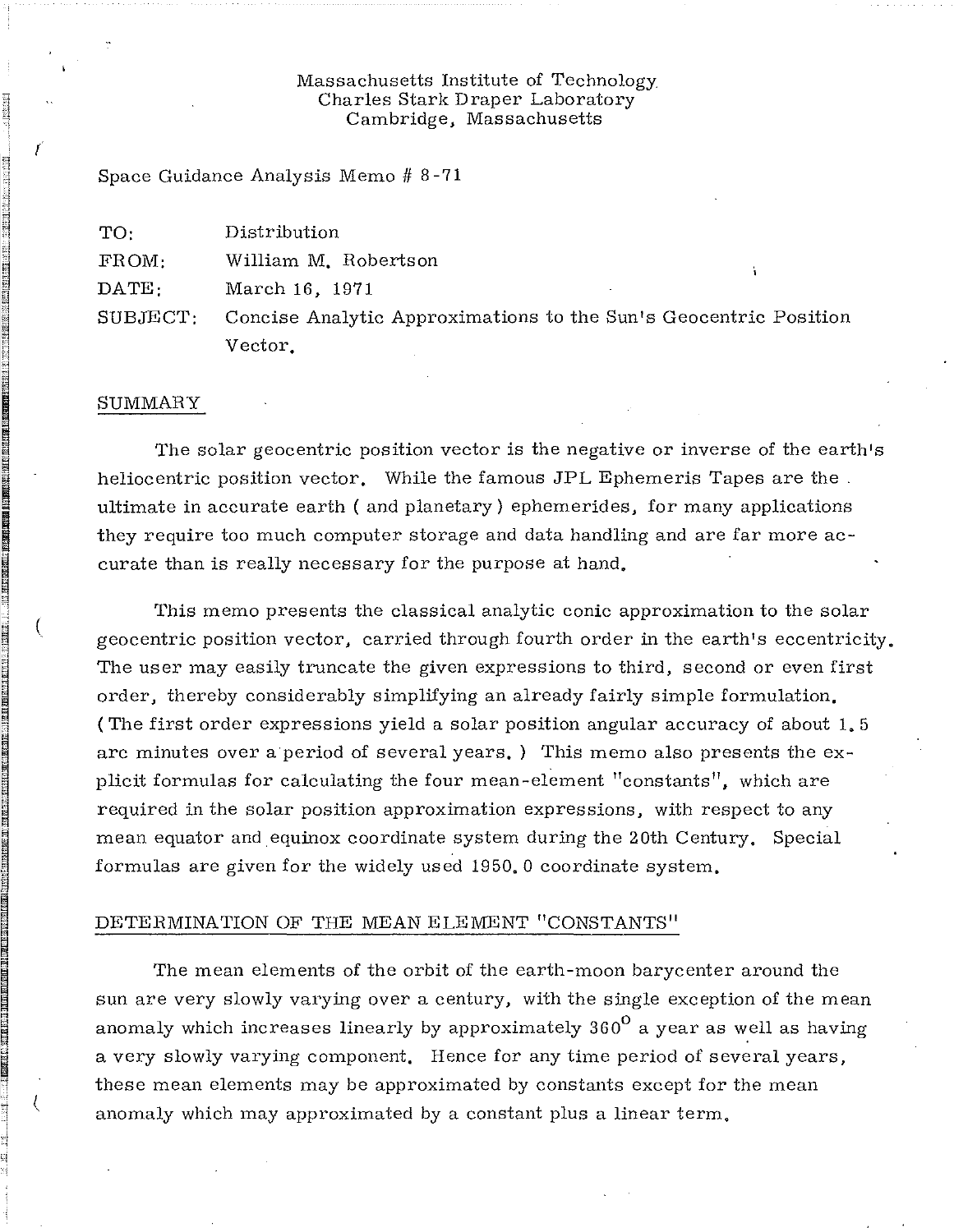This section describes how the mean element constants may be calculated for various time-points and in various coordinate systems. The method used, and hence the actual values obtained, will determine in which coordinate system the solar position, which is computed from the general formulae given in the next section, will be expressed:

Let the following times be defined:

/

time-point in Julian Ephemeris Days at which the solar position is desired;

 $t_{0}$  .

 $\mathrm{t_{c}^{}}$ 

t

I SERIKA PORTA TAI SHALLOR KARA SHIRI KATI SHIRI KARA SHIRI KATI SHIRI KATI SHIRI KATI SHIRI KATI SHIRI KATI S<br>Baranga Sanada<br>Anggota

(

an karatan salah sahiji dalam kalendar dan bagi dan bahasa dan bagi dan bagi dan bagi dan bagi dan bagi dan ba<br>Bagi dan bagi dan bagi dan bagi dan bagi dan bagi dan bagi dan bagi dan bagi dan bagi dan bagi dan bagi dan ba

~

iastu consta mentinen lääkään.<br>Internet

. time-point in Julian Ephemeris Days which will be taken as the epoch in the solar position approximation.  $\lceil i, e, \ldots \rceil$ approximation will be expressed entirely in terms of the time interval (t -  $t_0$ ) and the mean-element constants  $\lceil$ .

time-point in Julian Ephemeris Days at which the constants approximating the mean elements are precisely correct.  $\lceil$ i. e., the time-point to which the slowly varying mean elements are updated by the formulae of this section $\lceil \cdot \rceil$ .

The mean element constants are computed directly from the expressions given in one of the following sub-sections according to the desired coordinate system.

## Mean-of-Date Coordinate System

This coordinate system is the one defined by the instantaneous mean equator and equinox of the time-point  $t_c$  to which the mean elements are updated. That is, the updating expressions given below already contain the corrections for precessing the coordinate system to the time-point  $t_c^*$  as well as the terms for updating the mean elements to the same time-point  $t_c$ . In practice, since the coordinate system is precessing faster (about 50 arc-seconds per-year) than the mean elements are changing (the largest rate of change, other than the linear term in the mean anomaly which is accounted for explicitly, being about 12 arc-seconds per year in the longitude of perihelion ), the time-point  $t_c^{\phantom{\dag}}$  should be chosen so as to obtain the

,'- See the last section of this memo for the choice of  $\mathrm{t}_0$  for the various Apollo Nearest Besselian Year Coordinate Systems.

?

 $~^{*}\!\!$  See the last section of this memo for the choice of  $t_{\alpha}$  for the various Apollo Nearest Besselian Year Coordinate Systems. <sup>c</sup>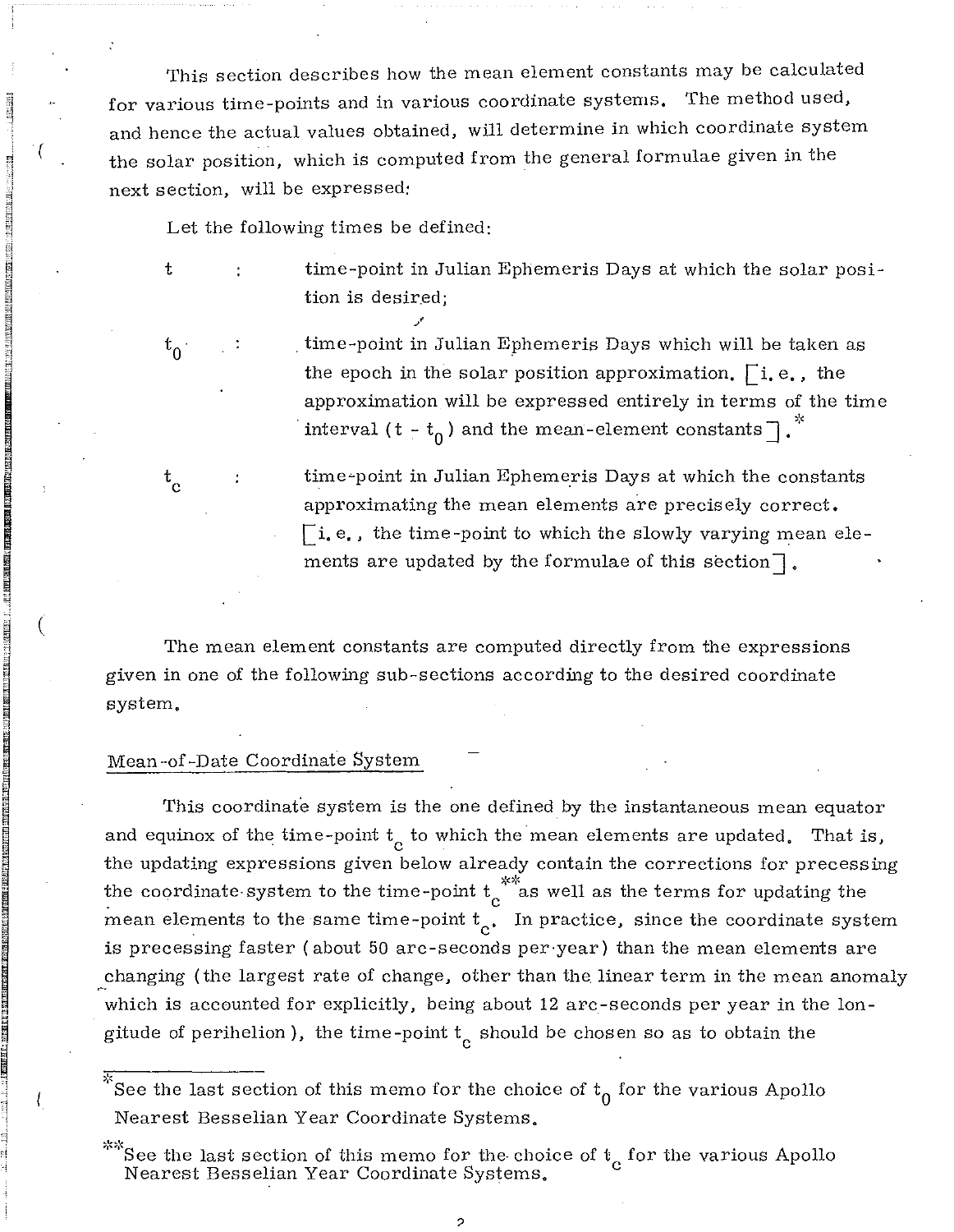coordinate system desired rather than as a mid-point of the time interval over which the solar position approximation is desired. Thus, it is tacitly assumed that one does not want the solar position at a time more than a few years away from the time-point associated with the coordinate system. Consequently if the solar position is desired in the 1970's with respect to a 1950.0 coordinate system, one must use other expressions (namely, those in the 1950.0 coordinate system subsection of this memo).

Let

!<br>!<br>!<br>!

(

 $\left($ 

**IN THE REAL PROPERTY OF A REAL PROPERTY OF A REAL PROPERTY OF A REAL PROPERTY OF A REAL PROPERTY OF A REAL PROPE**<br>In the contract of a real property of a real property of a real property of a real property of a real prope

I

I

I  $\zeta$ 

$$
D = (t_c - 2415020.0)/10^4.
$$

The number 2415020.0 is the Julian Ephemeris Date corresponding to January  $0.5$ , 1900.

The mean obliquity of the ecliptic at the time  $t_c$  is:

 $\epsilon$  = 23.452294<sup>0</sup> - 3.5626 (10)<sup>-3</sup> D - 1.23(10)<sup>-7</sup> D<sup>2</sup> + 1.03(10)<sup>-8</sup> D<sup>3</sup>

The mean eccentricity of the earth-moon barycenter at the time  $t_c$  is:

$$
e_{\text{EM}} = 0.01675104 - 1.1444 (10)^{-5} D - 9.4(10)^{-9} D^2.
$$

The longitude of perihelion of the earth-moon barycenter at the time  $\mathrm{t_{c}}$  is:

$$
\widetilde{\omega}_{\rm EM} = 101,220833^{\rm O} + 0,470684 {\rm D} + 3,39(10)^{-5} {\rm D}^{2} + 7,0(10)^{-8} {\rm D}^{3}.
$$

The mean anomaly of the earth-moon barycenter fully updated to the time  $t_c$  but linearly backdated to the epoch  $t_0$  is:

$$
\rm M_{0EM}=358.475845^{\circ}+\rm n_{EM}(\rm t_{0}-2415020.0)-1.12\,(10)^{-5}~\rm D^{2}-7.0\,(10)^{-8}~\rm D^{3}
$$

where the mean motion  $n_{EM}$  of the earth-moon barycenter is: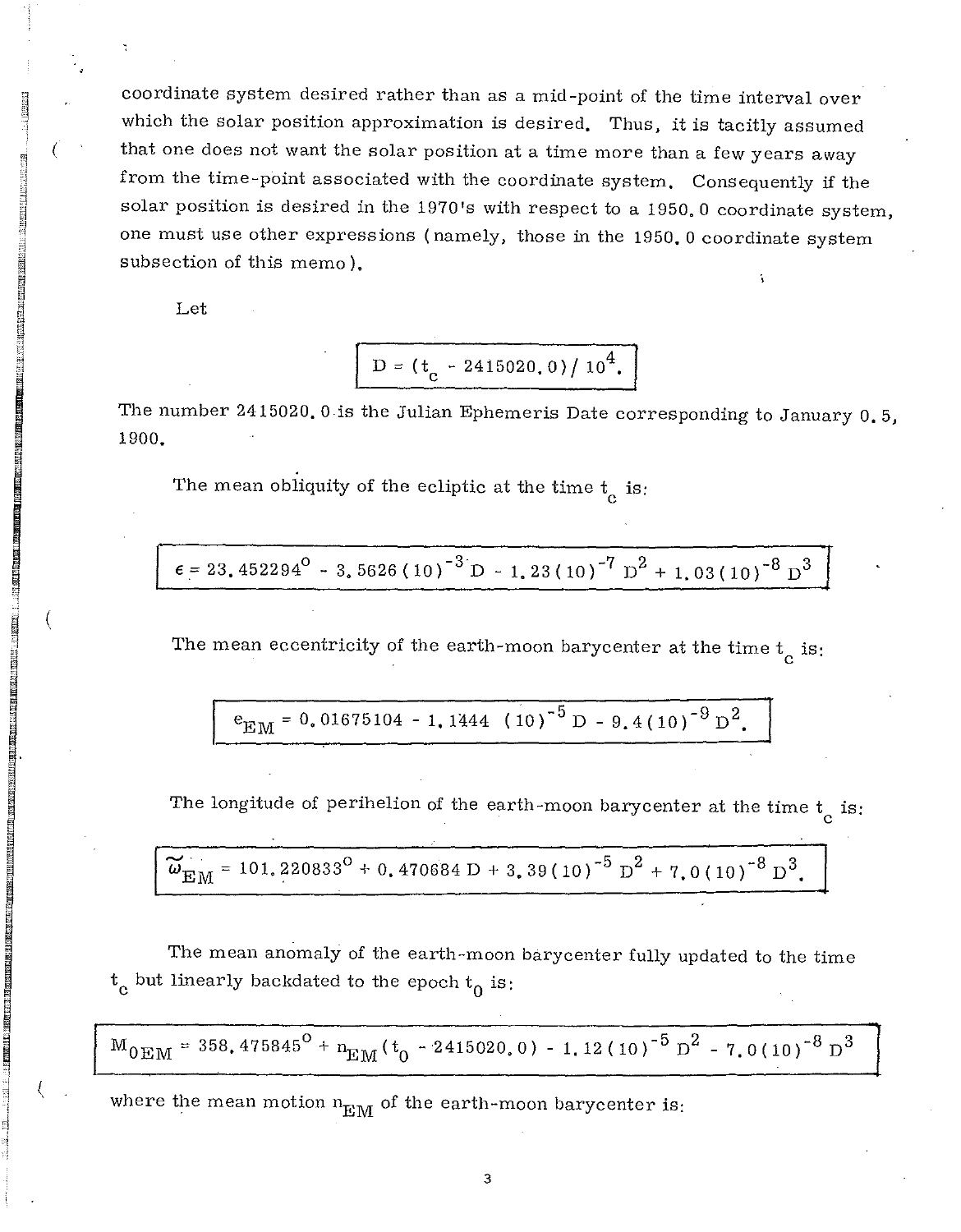$n_{\text{EM}}$  = 0.9856002670 degrees/ ephemeris day

The above expressions are given in Melbourne et al. (1968, pg. 30).

# 1950.0 Coordinate System

This coordinate system is the one defined by the instantaneous mean equator and equinox of the begining of the 1950 Besselian Solar Year which corresponds to the Julian Ephemeris Date 2433282.423357. The JPL Ephemeris Tapes use this coordinate system, and it has been adopted as the Skylab Basic Reference Coordinate System. The expressions given below update the mean elements to the time-point  $t_{\alpha}$  but express the result in the 1950.0 coordinate system; no precessional corrections are contained in these expressions. The time-point  ${\rm t_c}$ should be selected as the mid-point of the time interval over which the solar position approximation is desired so that the mean element constants obtained will be very nearly the average values of the elements over the time interval.

Let

'1 **I**<br>Indonésia<br>I ~ '1  $\mathbb{H}^-$ 

I

 $\blacksquare$  in the magnetic of  $\mathbb{Z}$  in  $\mathbb{Z}$  in the magnetic order of  $\blacksquare$ 

I  $\blacksquare$  $\Box$  .

 $\mathcal{L}$ 

$$
T = (t_c - 2433282.5) / 36525.
$$

The number 2433282. 5 is the Julian Ephemeris Date corresponding to January **1.0,** 1950. This differs slightly from the Julian Ephemeris Date defining the coordinate system, but the above value is less awkward and is used inSturms (1971), from which the following expressions are taken.

The mean obliquity of the ecliptic at the time  $t_c$  is:

 $\epsilon = 23.4457888616^{\circ} - 0.0130141669 \text{ T} - 9.445(10)^{-7} \text{ T}^2 + 5.0(10)^{-7} \text{ T}^3$ 

The mean eccentricity of the earth-moon barycenter at the time  $\mathrm{t_{c}}$  is:

$$
e_{\text{EM}} = 0.0167301085 - 4.1926(10)^{-5} \text{ T} - 1.26(10)^{-7} \text{ T}^2
$$

The longitude of perihelion of the earth-moon barycenter at the time  $\mathrm{t_{c}}$  is: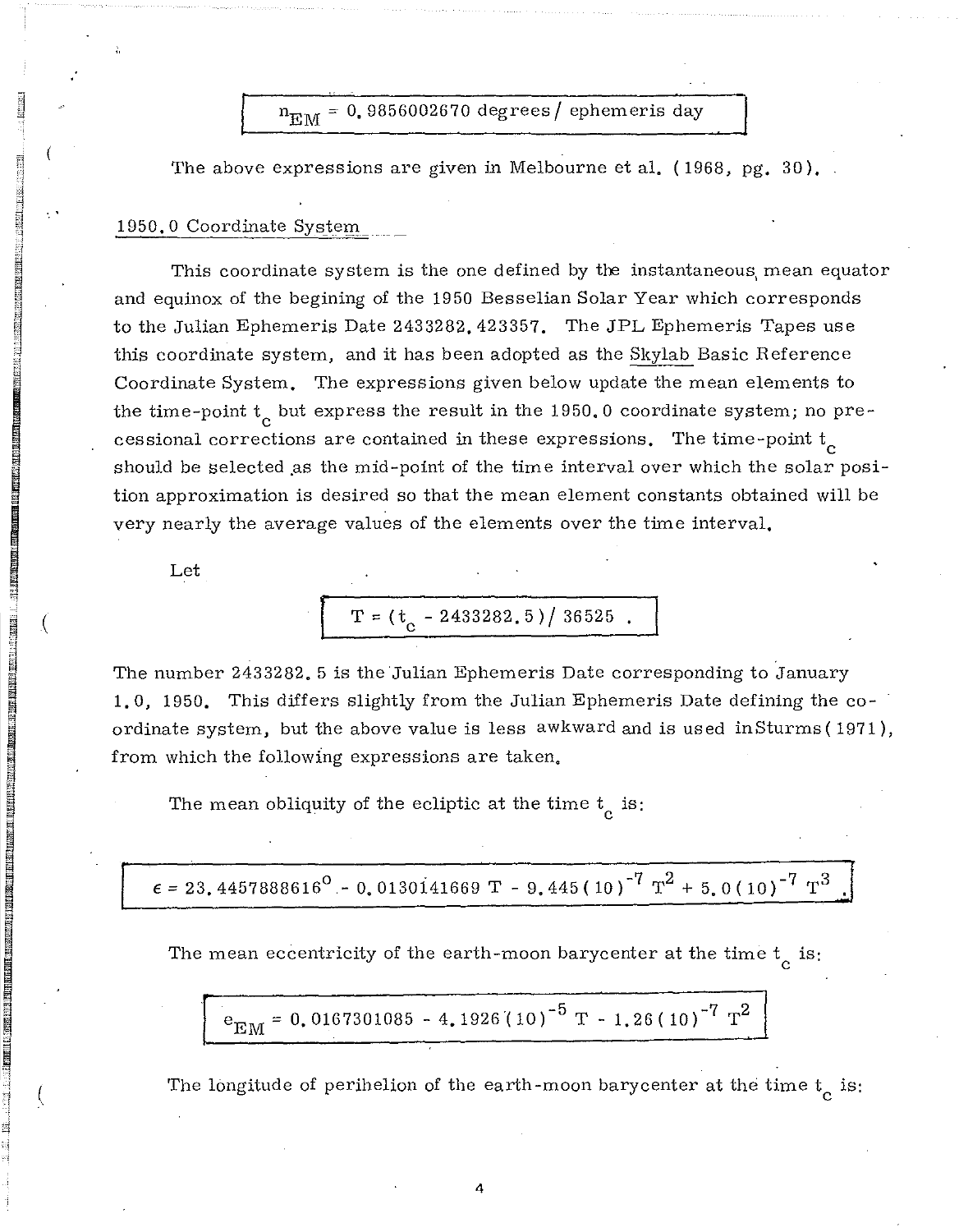$\omega_{\text{EM}}$  = 102,08053<sup>0</sup> + 0,32328 T + 1,5(10)<sup>-4</sup> T<sup>2</sup>

The mean anomaly of the earth-moon barycenter fully updated to the time  $t_c$  but linearly backdated to the epoch  $t_0$  is:

 $M_{0EM}$  = 358.000682<sup>0</sup> + n<sub>EM</sub> (t<sub>0</sub> - 2433282, 5) - 1.55 (10)<sup>-4</sup> T<sup>2</sup> - 3.3333 (10)<sup>-6</sup> T<sup>3</sup>

where the mean motion  $n_{E,M}$  of the earth-moon barycenter is:

 $\rm n_{EM}$  = 0.9856002628 degrees/ ephemeris day

## DETERMINATION OF THE SOLAR POSITION

LDEE.

'I j<br>} ~ '1  $^{\prime\prime}$ 

~ B

R nn an 1930.<br>Bailtean ~ :.1

**DEN KIRK KAN DENGAN BERKHERA DENGAN DENGAN BERKHERA DENGAN BERKHERA DENGAN BERKHERA DENGAN BERKHERA DENGAN BER**<br>IPAN DENGAN BERKHERA DENGAN BERKHERA DENGAN BERKHERA DENGAN BERKHERA DENGAN BERKHERA DENGAN BERKHERA DENGAN B

 $\begin{array}{ll} \begin{array}{ll} \begin{array}{ll} \begin{array}{ll} \begin{array}{ll} \end{array} \end{array} & \begin{array}{ll} \end{array} & \begin{array}{ll} \end{array} & \begin{array}{ll} \end{array} & \begin{array}{ll} \end{array} & \begin{array}{ll} \end{array} & \begin{array}{ll} \end{array} & \begin{array}{ll} \end{array} & \begin{array}{ll} \end{array} & \begin{array}{ll} \end{array} & \begin{array}{ll} \end{array} & \begin{array}{ll} \end{array} & \begin{array}{ll} \end{array} & \begin{array}{ll} \end{array} & \begin{array}{$ 

(  $\mathbf{r}$ 

~

~ " in the market from the matrice of the matrice of the matrice of the matrice of the matrice of the matrice<br>. The matrice of the matrice of the matrice of the matrice of the matrice of the matrice of the matrice of the<br>.

IS AN EAST FAN IN 1999 AN DE ROAD AL AN ART AN DE ROAD AL AN ART AN ART AN ART AN ART AN ART AN ART AN ART AN <br>In 1999 An De Road An Art An Art An Art An Art An Art An Art An Art An Art An Art An Art An Art An Art An Art<br>I

**.** 

i'1 t

 $\mathbf{I}$ 

₩. 50255<br>#1i± Ii! **II**<br>III III III III<br>II

> The following sequence of computations is performed for the solar position approximation, using the mean element constants ( $\epsilon$ ,  $e_{\text{EM}}$ ,  $\omega'_{\text{EM}}$ ,  $M_{0EM}$ ,  $n_{\text{EM}}$ ) . determined by one of the methods of the previous section,

The mean anomaly of the earth-moon barycenter at the arbitrary desired time tis:

$$
M_{\rm EM} = M_{0 \rm EM} + n_{\rm EM} (t - t_0)
$$

The true anomaly of the earth-moon barycenter at the arbitrary desired time  $t$  is:

$$
f_{\rm EM} = M_{\rm EM} + (2e_{\rm EM} - \frac{1}{4} e_{\rm EM}^3) \sin M_{\rm EM} + (\frac{5}{4} e_{\rm EM}^2 - \frac{11}{24} e_{\rm EM}^4) \sin 2M_{\rm EM}
$$
  
+  $\frac{13}{12} e_{\rm EM}^3 \sin 3M_{\rm EM} + \frac{103}{96} e_{\rm EM}^4 \sin 4M_{\rm EM}$ 

 $\lq$  This equation is given in Battin (1964, problem 2.23), and a more general equation  $\text{correct through terms of } \frac{1}{2} \text{ or } 7 \text{ is given in Stumpff (1959, page 314).}$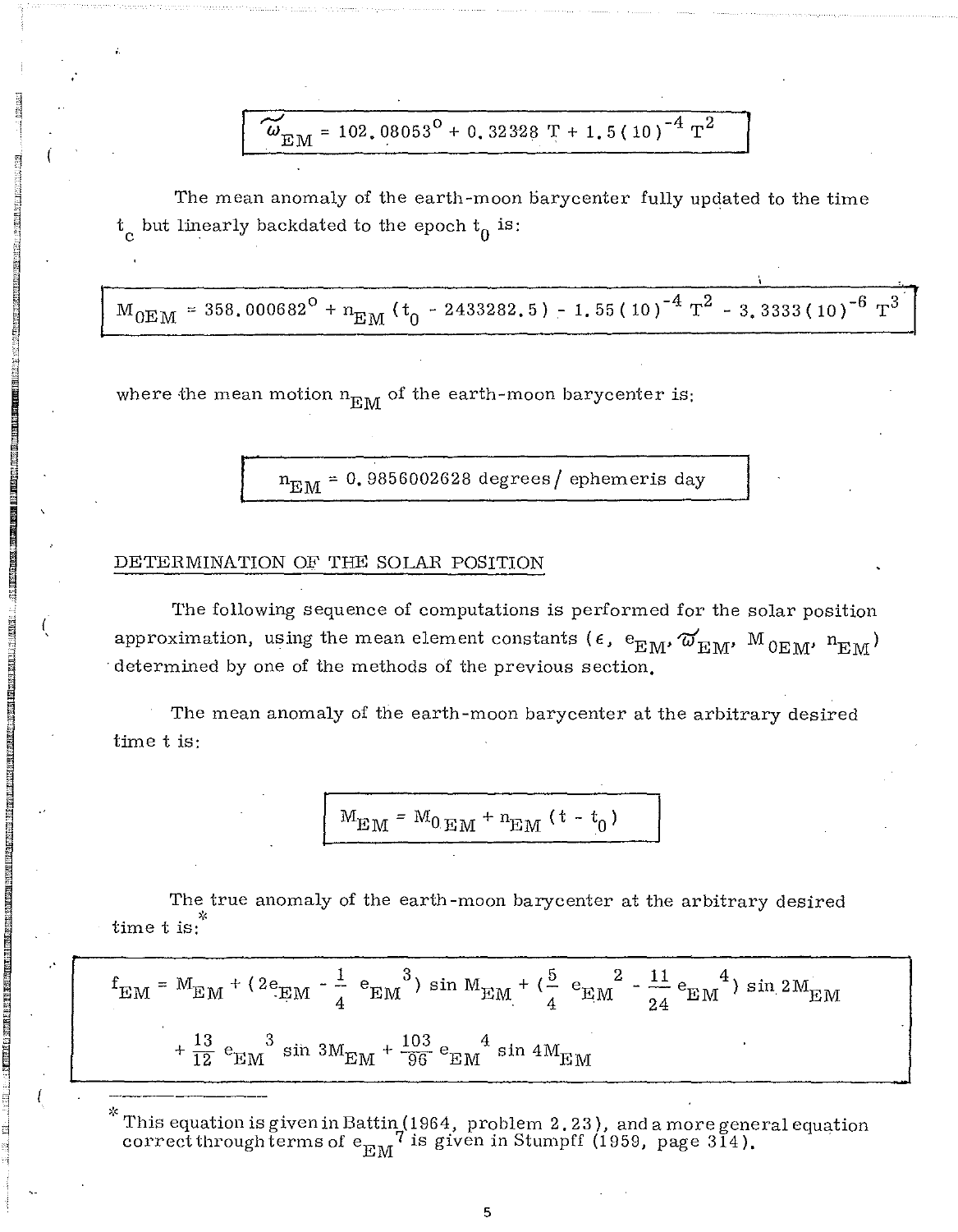This equation is correct through terms of  $e_{EM}^4$ . However, since  $e_{EM}$  is small the fourth, third, and sometimes second order terms may be neglected depending on the desired trade-off between accuracy and computing speed. The maximum error introduced by neglecting all but the first order term is about 1.5 minutes. of arc.

**Literature** 

rl

 $\equiv$ 

m  $\mathbf{H}$ H<br>H

IN 1992 Ween in die komponisie was dan die gewonden van die gewonden van die gewonden van die gewonden van die<br>In 1992 weer van die gewonden van die gewonden van die gewonden van die gewonden van die gewonden van die gewo<br>

~

I

**In the control of the control of the control of the control of the control of the control of the control of th**<br>In the control of the control of the control of the control of the control of the control of the control of

H

 $\mathcal{L}$ <,

 $\begin{matrix} 1 \\ 1 \end{matrix}$ j [1

The true longitude of the earth-moon barycenter at the arbitrary desired time t is:



The true longitude of the sun at the arbitrary desired time t relative to the earth-moon barycenter is hence:

$$
L_{\text{SUN}} = L_{\text{EM}} - 180^{\circ}
$$

The solar position unit vector relative to the earth-moon barycenter is then:

$$
1_{\text{SUM}} = (\cos L_{\text{SUM}}, \cos \epsilon \sin L_{\text{SUM}}, \sin \epsilon \sin L_{\text{SUM}})
$$

The solar distance relative to the earth-moon barycenter at the arbitrary desired time t is:

$$
r = a_{EM} \left\{ 1 + e_{EM}^2 / 2 - (e_{EM} - \frac{3}{8} e_{EM}^3) \cos M_{EM} - (\frac{e_{EM}^2}{2} - \frac{e_{EM}^4}{3}) \cos 2M_{EM} - \frac{3}{8} e_{EM}^3 \cos 3M_{EM} - \frac{1}{3} e_{EM}^4 \cos 4M_{EM} \right\}
$$
  
where  

$$
a_{EM} = 1.49597927 (10)^8 \text{ km}
$$

 $6\,$  .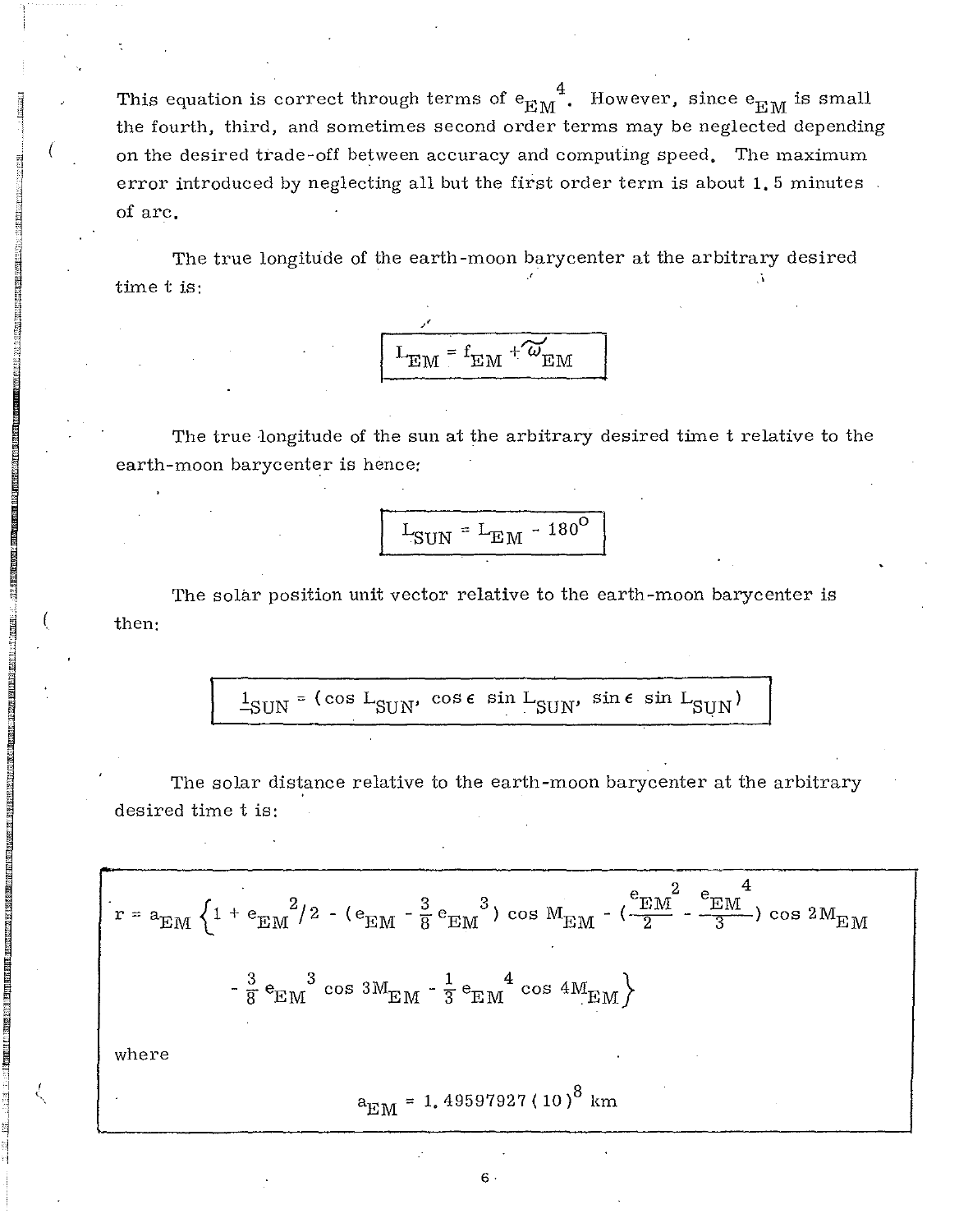This equation is correct through terms of  $e_{\text{EM}}^{4\%}$ . Again, fourth, third and perhaps second order terms may be neglected depending on the accuracy desired,

The declination  $\delta$  and right ascension  $\alpha$  of the sun at the arbitrary desired time tare:

 $\delta_{\text{SUN}}$  = arcsin (sin  $\epsilon$  sin L<sub>SUN</sub>)

 $\alpha_{\text{SUN}}$  = S<sub> $\alpha$ </sub> arcsin (tan  $\delta_{\text{SUN}}/$  tan  $\epsilon$ ) + 90<sup>o</sup> (1- S<sub> $\alpha$ </sub>) + 90<sup>o</sup> (1 + S<sub> $\alpha$ </sub>)(1-S<sub> $_{\delta}$ </sub>)

where

 $\prod_{i=1}^{\infty}$ 

 $\vec{r}$ '1 d<br>Dalen enti<br>Historia<br>Historia ;:; 'I

" i'I F! ;] s j  $\vec{a}$ n "' ;:l :,j

**B. 200 BM DR (MARK BRITAN BRITAN) (BRITAN)**<br>IS 200 BM DR (MARK BRITAN)<br>IS 200 BM DR (MARK BRITAN) (BRITAN) (BRITAN) (BRITAN)

I

 $\begin{bmatrix} 1 & 1 \\ 1 & 1 \end{bmatrix}$ ,-j ~

**Bade Beer a se man ry ABA**<br>-

i poznatelj poznatelj i poznatelj poznatelj i poznatelj i poznatelj i poznatelj i poznatelj i poznatelj i pozn<br>Diskografija

₹. an an an A ia de la france de la france de la france de la france de la france de la france de la france de la france de<br>La france de la france de la france de la france de la france de la france de la france de la france de la fra

₹. in a strong and the strong of

 $\mathcal{L}$ 

~ ad in History<br>In the Second Second Second Second Second Second Second Second Second Second Second Second Second Second Second

۹.

(

 $S_{\alpha} = sign (cos L<sub>SUN</sub>)$ 

 $S_{\delta}$  = sign (sin L<sub>SUN</sub>) = sign ( $\delta$ <sub>SUN</sub>)

These expressions are obtained by the solution of spherical triangles, and are formulated so that -90 $^{\rm O}$   $\leq$   $\delta_{\rm{SIIN}}$   $\leq$  +90 $^{\rm O}$  and 0 $^{\rm O}$   $\leq$   $\alpha_{\rm{SIIN}}$   $<$  360 $^{\rm O}$ .

The solar position unit vector relative to the earth-moon barycenter may also be expressed as:

 $\mathbf{1}_{\text{SUM}} = (\cos\alpha_{\text{SUM}}\cos\delta_{\text{SUM}},\ \sin\alpha_{\text{SUM}}\cos\delta_{\text{SUM}},\ \sin\delta_{\text{SUM}})$ 

## APPLICATION: ANALYTIC COMPUTATION OF "LOSSEM" SOLAR CONSTANTS

The Solar Ephemerides Subroutine in the Lunar Module Guidance Computer has always used the solar position unit vector approximation:

has always used the solar position unit vector approximation:  
\n
$$
\frac{1}{2}SUN = (cos (LOS), K_1 sin (LOS), K_3 sin (LOS))
$$
\nwhere  
\n
$$
LOS = LOS_0 + LOS_R (t - t_0) - C sin (OMEGA_C (t - t_0) + PHASE_C)
$$
\n
$$
K_{\text{A more general equation correct through terms of } e_{EM}^7 \text{ is given in Stumpff (1959) and the result of the system.}
$$

A more general equation correct through terms of  $e_{\text{EM}}^{\prime\prime}$  is given in Stumpff (1959, • pg. 312).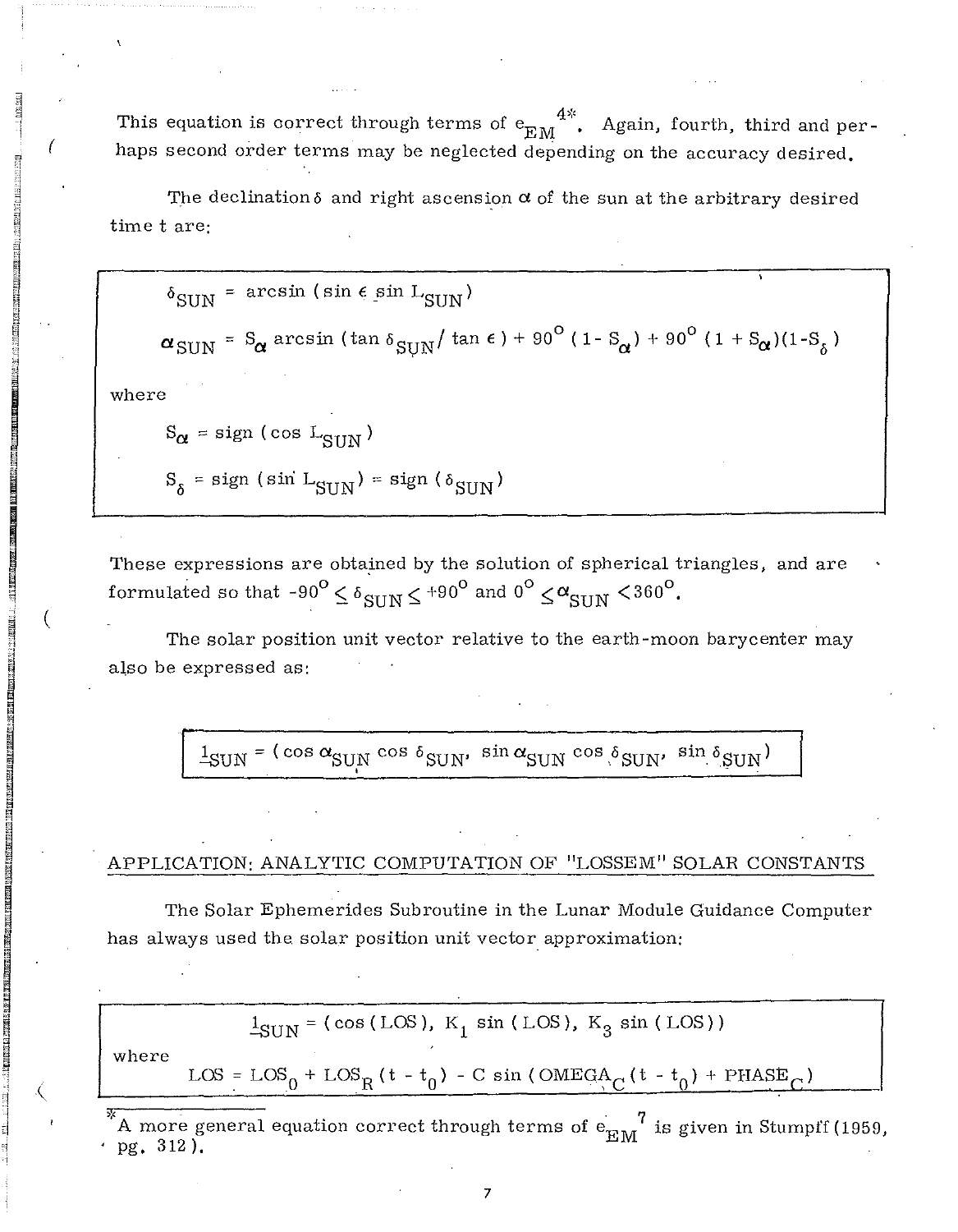The constants  $\text{LOS}_{0}$ ,  $\text{LOS}_{R}$ , C, OMEGA<sub>C</sub> and PHASE<sub>C</sub> have traditionally been determined empirically by curve-fitting data from the JPL Ephemeris Tapes over specified time intervals. See McOuat (1965, 1969, 1970a, 1970b), Canepa (1970), White (1970), and Rich (1970a, 1970b).

or

However, by comparison with the expressions in the previous section it may be seen that the five constants may be approximated by the relations:

| $\text{LOS}_{\Omega}$                                | $=\widetilde{\omega}_{\rm EM} - 180^{\rm O} + {\rm M}_{0 \rm EM}$ |
|------------------------------------------------------|-------------------------------------------------------------------|
| $LOS_R$                                              | $n_{EM}$                                                          |
| C                                                    | = - $(2e_{EM} - \frac{1}{4}e_{EM}^3)$                             |
| $\textsc{OMEGA}\xspace_C = \textit{n}_{\textsc{EM}}$ |                                                                   |
|                                                      | $PHASE_{C}$ = M <sub>0EM</sub>                                    |

.., 'I 14

'I 1 d i-j EI, 'I

(

**I ready and the second control of the second control of the second control of the second control of the second<br>In the second control of the second control of the second control of the second control of the second control** 

ina ang kalamatan di kabupatèn Kabupatèn Kabupatèn Kabupatèn Kabupatèn Kabupatèn Kabupatèn Kabupatèn Kabupatèn<br>Kabupatèn

~l

**EN AN DE DE TRANS** 

**TALE LE L'ALBERT SPACER :**<br>El proposto de la constancia de la constancia de la constancia de la constancia de la constancia de la constanci

 $\tilde{\mathcal{A}}$  .

~

 $\blacksquare$ 

SE現現的環境的建築を設置し、ISBN 1998年1999年1999年。<br>ISBN 1999年1999年

I t:1

ne ke kenn aan de tot de hij het gewone

in koola ilma ka kale kale ka shekara ka shekara ka shekara ka shekara ka shekara ka shekara ka shekara ka she<br>Marka ka shekara ka shekara ka shekara ka shekara ka shekara ka shekara ka shekara ka shekara ka shekara ka sh

 $\begin{array}{c} \begin{array}{c} \begin{array}{c} \begin{array}{c} \end{array} \end{array} \end{array}$  ( ) and the state of the same of the same of the same of the same of the same of the same of the same of the same of the same of the same of the same of the same of the same o

(

$$
LOG_{0} = \widetilde{\omega}_{EM} + M_{0EM} - 180^{\circ}
$$
  
\n
$$
LOG_{R} = n_{EM}
$$
  
\n
$$
C = + (2e_{EM} - \frac{1}{4}e_{EM}^{3})
$$
  
\n
$$
OMEGA_{C} = n_{EM}
$$
  
\n
$$
PHASE_{C} = M_{0EM} - 180^{\circ}
$$

and the obliquity constants are given by:

$$
K_1 = \cos \epsilon
$$
  

$$
K_3 = \sin \epsilon
$$

These relations provide a fast and convenient computation technique for the LOSSEM constants for any coordinate system and epoch.

It must be mentioned that the empirical determination of these constants by curve -fitting can yield slightly more accurate results in the solar position unit vector over specified time intervals. However, the accuracy improvement is generally negligible: the angular difference between the solar position vectors as calculated from curve-fit constants and from analytic constants is generally less than 9 arc-seconds (0.002 $5^{\circ}$ ), while the maximum angular difference between the true (JPL) solar position vector and either approximation is about an order of magnitude larger. As one would expect, the latter difference (true minus either approximation) varies more or less sinusoidally with a period of about 182 days, and comes from the neglect of the sin  $2M_{\rm EM}$  term in the true anomaly expression.

B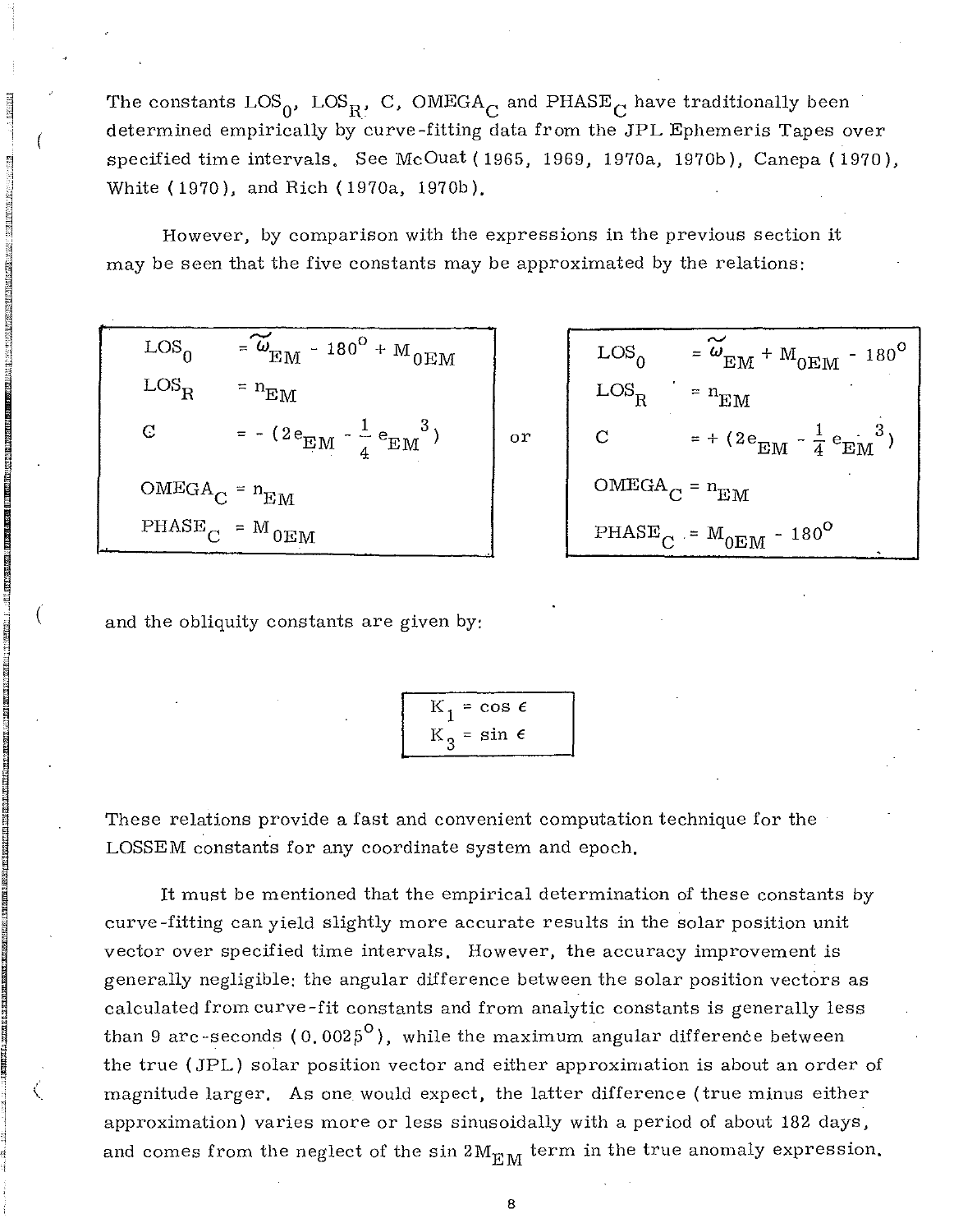# CHOICE OF TIME-POINTS ( $t_{0}$  and  $t_{c}$ ) FOR THE VARIOUS APOLLO NEAREST BESSELIAN EPHEMERIS YEARS AND THEIR ASSOCIATED COORDINATE SYSTEMS

In order to be consistent with the epochs and the coordinate systems of the various APOLLO Nearest Besselian Ephemeris Years, the time-points ( ${\rm t_0}$  and  ${\rm t_c}$  ) should be selected as indicated below.

Choice of the time-point  $t_c$ 

~  $^{122751}$ '1

 $\mathbf{j}$ į. " ~ n<br>Nati  $\mathbb{I}$  , :1 ;1 m ~ tl i ,  $\sharp\sharp$  $\mathbb{I}$ '-i t1

(

in medican jaar ook ja gelegaar gaar laan laan laan laan.<br>In medican jaar ook

ar 113,1911 en 162).<br>E

iku貴 jī 较森ork 麵 jī 收森ork ...<br>...

**III) și finestratea de present**<br>III<br>I 9  $\frac{1}{2}$  (

 $\frac{1}{2}$ iii

**ISSUE ZENERAREN BETI AUZEN**<br>IREGE '1

I

AN 1998 AN IN 1998 AN DEAR AN DEAR AN 1998.<br>In 1998 An Dear An Dear An Dear An Dear An Dear An Dear An Dear An Dear An Dear An Dear An Dear An Dear An De

Iii " n<br>" n<br>" n<br>" n

 $\cdot$   $\cdot$ i ., "  $\overline{\phantom{a}}$  $\vert$  ( :<br>! ~i '1

For the Apollo Nearest Besselian Year Coordinate System choose  $t_c$  as follows<sup>\*</sup>:

NBY 1969/1970 (Apollo 11, 12, 13): t<sub>c</sub> = 2440587.2672387 E.T. = 1970.0 E.T. NBY 1970/1971 (Apollo 14) :  $t_c = 2440952, 5094319 \text{ E. T.} = 1971.0 \text{ E. T.}$ NBY 1971/1972 (Apollo 15, 16, 17):  $t_c = 2441317.7516251 E. T. = 1972.0 E. T.$ NBY 1972/1973 ( -------------):  $t_c = 2441682.9938182 E. T. = 1973.0 E. T.$ 

These values are the Julian Ephemeris Dates of the beginnings of the respective Besselian Years, and determine the reference time of the coordinate system.

# Choice of the time-point  ${\rm t}_0$

In the Apollo Guidance Computers, the epoch  $t_0$  is always chosen at the July 1.0 universal time which is (approximately) the beginning of the Nearest Besselian Year in question (usually the NBY during which the launch occurs). In this memo, ephemeris time has been used. However, since the arbitrary time' t at which the solar position approximation is desired is also measured in universal time in the AGC's, and since only the difference  $t - t_0$  is ever used in the approximation equations and then always as a multiplier of the mean motion  $n_{\rm EM}^{\phantom{\dag}}$ , we may utilize the approximation equations in universal time provided only that we convert the mean motion to an angular rate in universal time. This is accomplished by multiplying the previous values of  $n_{\rm EM}$  by the factor ( 1 + 2.852 ( 10 )<sup>-8</sup> ), which

9

For the Skylab 1950.0 coordinate system,  $t_c$  should be chosen as the midpoint of the time interval over which the solar position approximation is desired, as indicated in that section of this memo.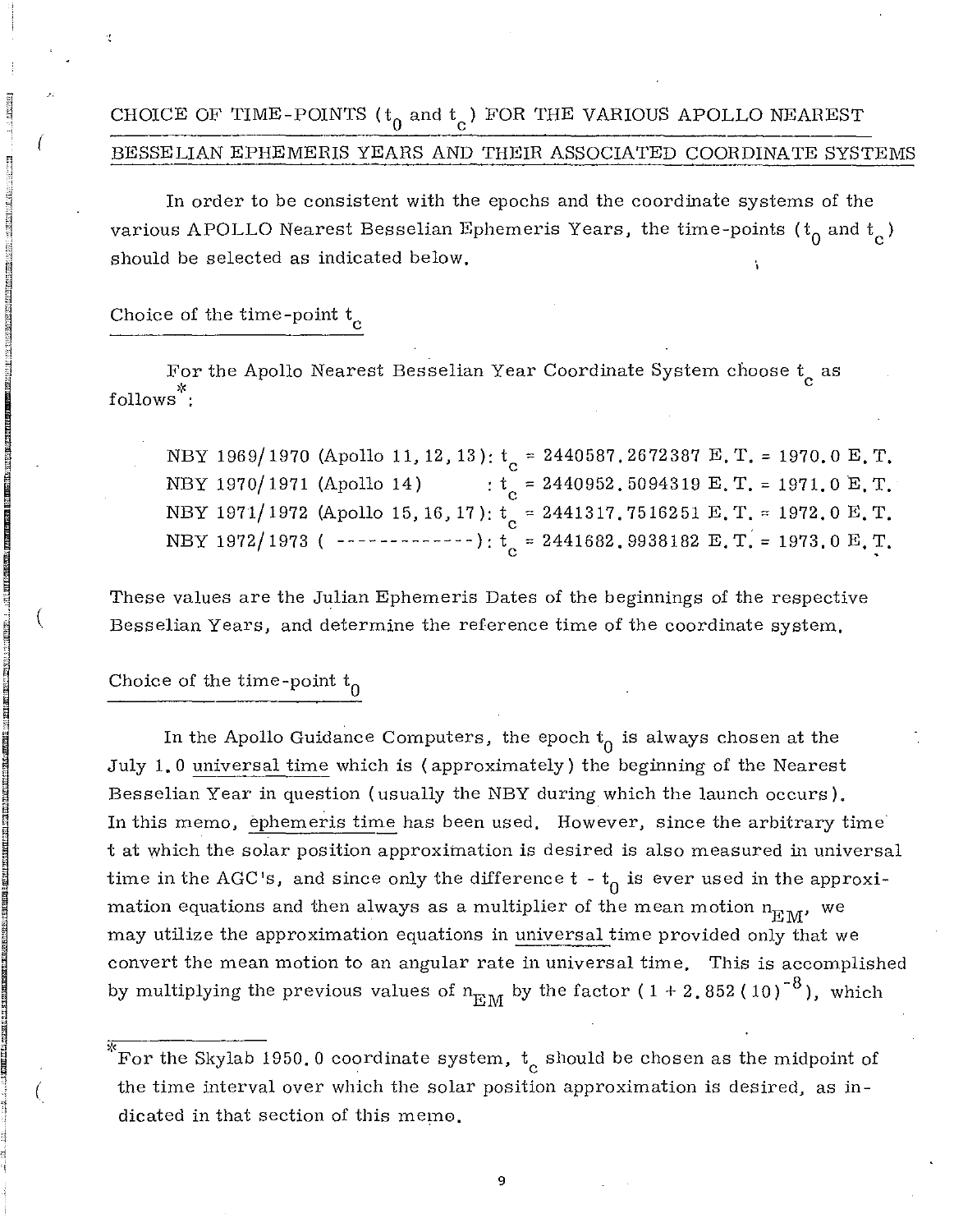expresses the fact that universal time is slowing down with respect to ephemeris time by 0.9 second per year. It is not necessary to know the absolute difference  $\Delta T$  between ephemeris and universal time at any time-point. When evaluating the mean element constants( $\epsilon$ ,  $e_{\text{EM}}$ ,  $\omega_{\text{EM}}$ ,  $M_{0 \text{EM}}$ ,  $n_{\text{EM}}$ ) however,  $t_0$  must be set to the desired epoch expressed in ephemeris time, such as one of the following:

~

'1

°1  $\frac{1}{2}$  ,

! ~  $~\cdots$ m :1 M

**PACE IN SURFACE OF BEARING IN A SHARE OF BEATHER** 

IIMANA ASARA) HALANG ANG KATANG AT AT A

o Said Sharker (Million School)<br>Daniel Sharker (Million School)

 $\frac{1}{2}$ j (  $~\blacksquare$ -:l

" "

n **IN PERSONAL PROPERTY** " ~

;; <sup>~</sup>

to

(

d

 $\frac{1}{2}$ **INTERNATIONAL** e i

de de la provincia de la provincia de la provincia de la provincia de la provincia de la provincia de la provi<br>De la provincia de la provincia de la provincia de la provincia de la provincia de la provincia de la provinci<br>

NBY 1969/1970 (Apollo 11, 12, 13):  $t_0$  = 2440403.5 = July 1.0, 1969,E. T. NBY 1970/1971 (Apollo 14) :  $t_0 = 2440768.5 = \text{July } 1.0, 1970, E. T.$ NBY 1971/1972 (Apollo 15, 16, 17):  $t_0 = 2441133.5 =$  July 1.0, 1971, E.T. NBY 1972/1973 ( --------) :  $t_0 = 2441499.5 =$  July 1.0, 1972, E.T.

10